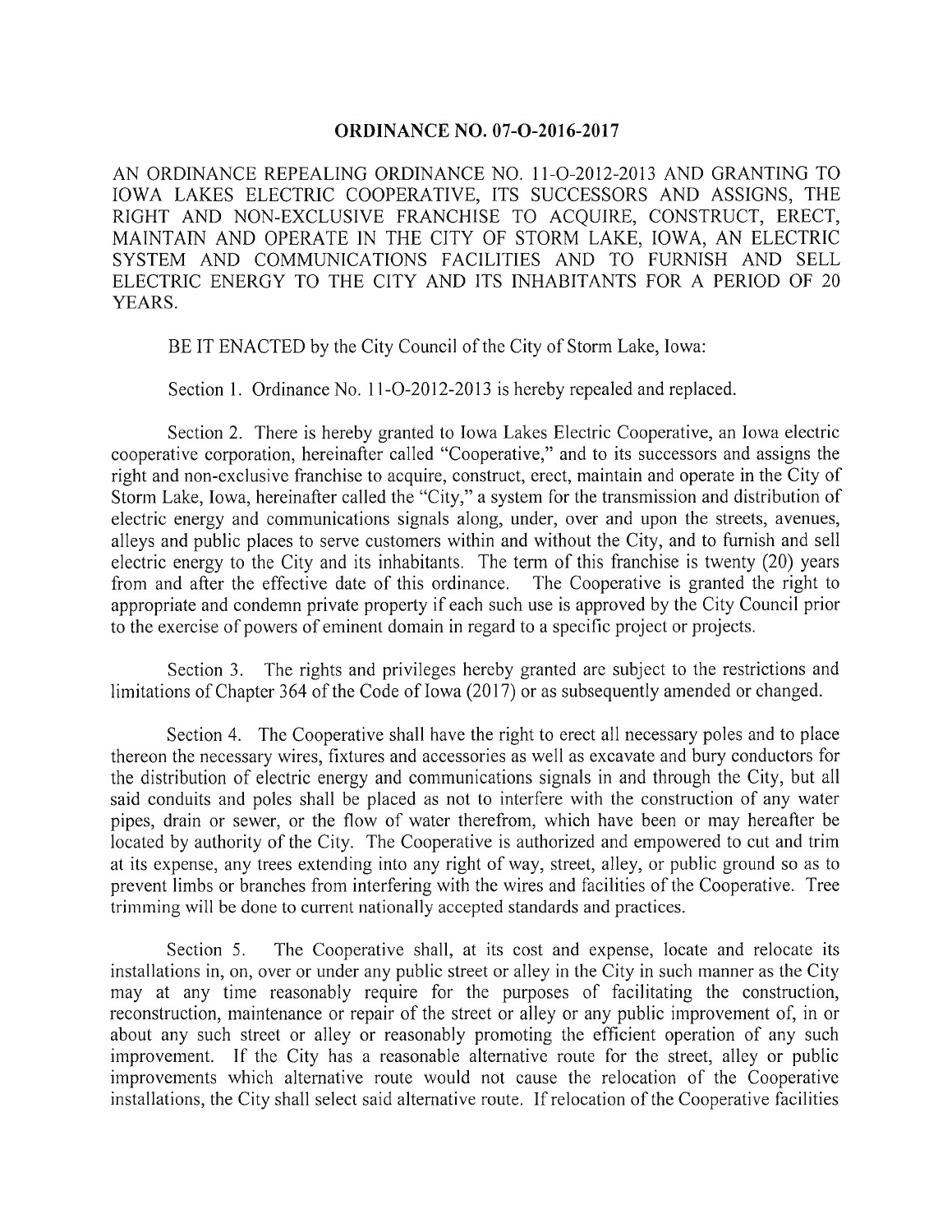could be avoided by relocating other franchisee's or facility user's equipment and facilities, and said other franchisee's or user's cost of relocation is less than the Cooperative's, the City shall select the route which requires the other franchisees or users to relocate. If project funds from a source other than the City are available to pay for the relocation of utility facilities, the City shall use its best efforts to secure said funds and provide them to the Cooperative to compensate the Cooperative for the costs of relocation.

Section 6. In making excavations in any streets, avenues, alleys and public places for the excavation of conduits or the erection of poles and wires or other appliances, the Cooperative shall not unreasonably obstruct the use of the streets, and shall replace the surface, restoring the original condition as nearly as practicable. The Cooperative shall be required to restore or modify public right of way, sidewalks or other areas disrupted by the Cooperative project to a condition that meets all current federal, state, or local standards, codes, and regulations. Cooperative agrees any replacement of road surface shall conform to current City code regarding its depth and composition.

Section 7. The Cooperative shall not be required to relocate, at its cost and expense, Cooperative facilities in the public right of way that have been relocated at Cooperative expense at the direction of the City in the previous five  $(5)$  years.

Section 8. Pursuant to relocation of Cooperative facilities as may be required by Sections 5, 6 and 7, if the City orders or requests the Cooperative to relocate its existing facilities or equipment in order to facilitate the project of a commercial or private developer or other nonpublic entity, the City shall reimburse or the City shall require the developer or non-public entity to reimburse the Cooperative for the cost of such relocation as a precondition to relocation of its existing facilities or equipment. The Cooperative shall not be required to relocate in order to facilitate such private project at its expense.

Section 9. The Cooperative shall indemnify and save harmless the City from any and all claims, suits, losses, damages, costs or expenses, on account of injury or damage to any person or property, caused or occasioned in whole or in part, by the Cooperative's negligence in construction, reconstruction, excavation, operation or maintenance of the electric facilities authorized by this franchise; provided, however, that the Cooperative shall not be obligated to defend, indemnify and save harmless the City for any costs or damages arising from the negligence of the City, its officers, employees or agents.

Section 10. The Cooperative shall construct, operate and maintain its facilities in accordance with the applicable regulations of the Iowa Utilities Board or its successors.

Section 11. During the term of this franchise, the Cooperative shall furnish electric energy in the quantity and quality consistent with applicable Iowa laws and regulations.

Section 12. All reasonable and proper police regulations shall be adopted and enforced by the City for the protection of the facilities of the Cooperative.